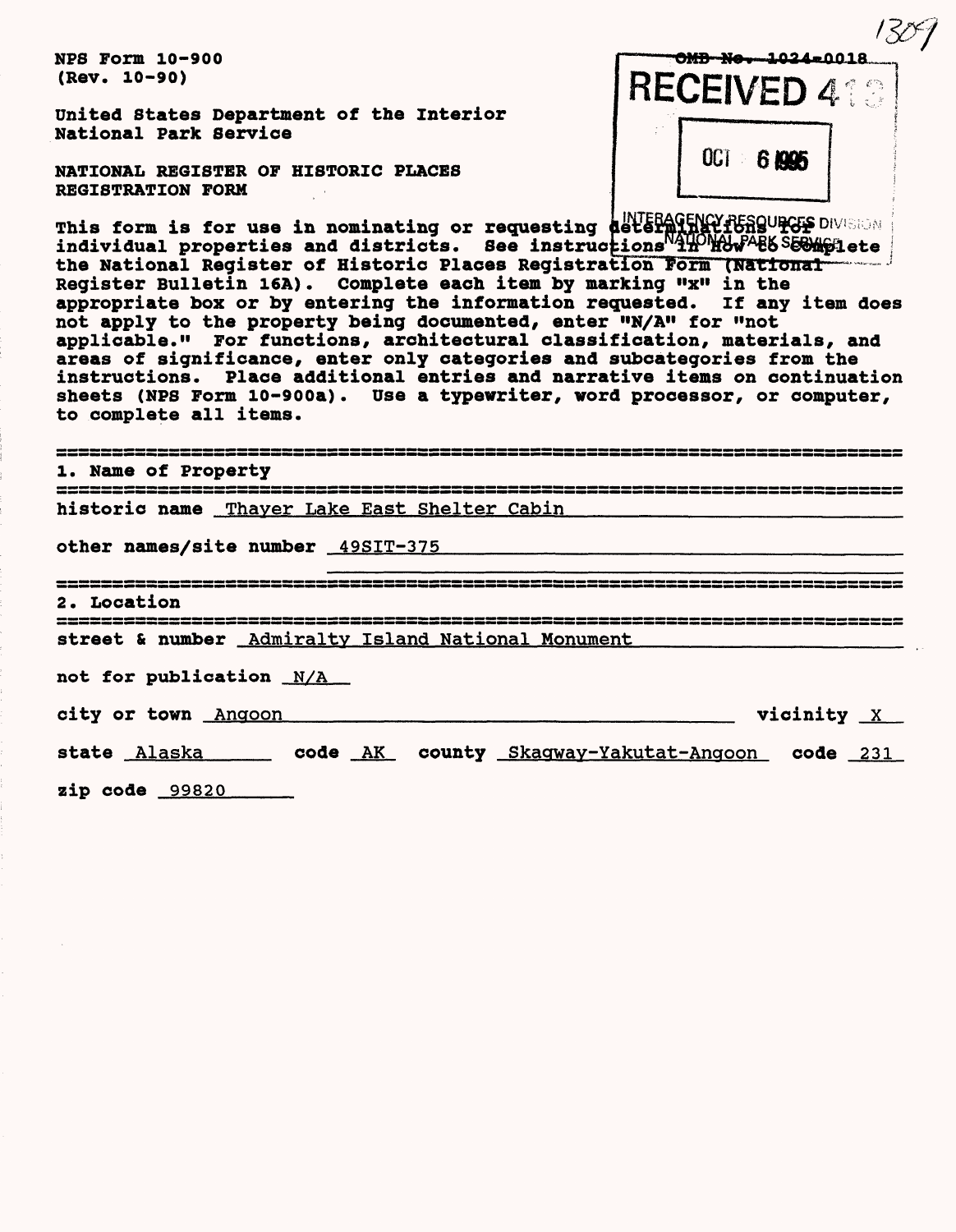USDI/NP8 NRHP Registration Form 49SIT-375, Thayer Lake East Shelter Cabin Skagway-Yakutat-Angoon, Alaska Civilian Conservation Corps Historic Properties in Alaska Page 2 3. State/Federal Agency Certification ے کہ دی میں کا لی ہے جہ دی جب جب جب جب دی جب جب دی ہے ہیں جب دی دی جب دی ہیں ہیں ہیں ہے جب ہے جب جب دی ہے جب د<br>اگر اگر کہ جب کر چر جب سا سر کر دی جب ڈالا ہو جب ای جب کا ایب جب ذات کہ جب بجل اگر ہے جب سر جب جب ڈال کو میں ج ۔<br>اللہ ملک اللہ کی گئی اللہ بنات میں میں بیٹن کی میں نہیں میں کی میں بنات کی ایک ایک کو میں میں ملک کی ایک از<br>نامہ ملک ملک ملک ملک کو ایک ملک ملک میں ملک بنات ملک ملک کی ملک ملک ملک کریا کر ملک ملک ملک ملک ملک ملک ک As the designated authority under the National Historic Preservation Act of 1986, as amended, I hereby certify that this  $\nu$  nomination \_\_\_ request for determination of eligibility meets the documentation standards for registering properties in the National Register of Historic Places and meets the procedural and professional requirements set forth in 36 CFR Part 60. In my opinion, the property  $\angle$  meets \_\_\_ does not meet the National Register Criteria. I recommend that this property be considered significant \_\_ nationally  $\swarrow$  statewide \_\_ locally. ( \_\_ See continuation sheet for additional comments.) Tran J. De Bloris  $\frac{\gamma_{\text{max}}\vee\mathcal{N}_{\text{min}}}{\text{ signature of certifying official}}$  Date Federal Preservation Officer Forest Service state or Federal agency and bureau \_\_\_\_\_\_\_\_\_\_\_\_\_\_\_\_\_\_\_\_\_\_\_\_\_ In my opinion, the property  $X$  meets \_\_\_\_ does not meet the National Register criteria. ( \_\_ See continuation sheet for additional comments.) walk E Bittner, Sighature of commenting or other official Alaska State Historic Preservation Officer<br>State or Federal agency and bureau 4. National Park Service Certification I, hereby certify that this property is: Cubewelt flee 1/2/95  $V$  entered in the National Reqister See continuation sheet. determined eligible for the National Register \_\_ See continuation sheet. determined not eligible for the National Register removed from the National Register other (explain): Signature of Keeper Date of Action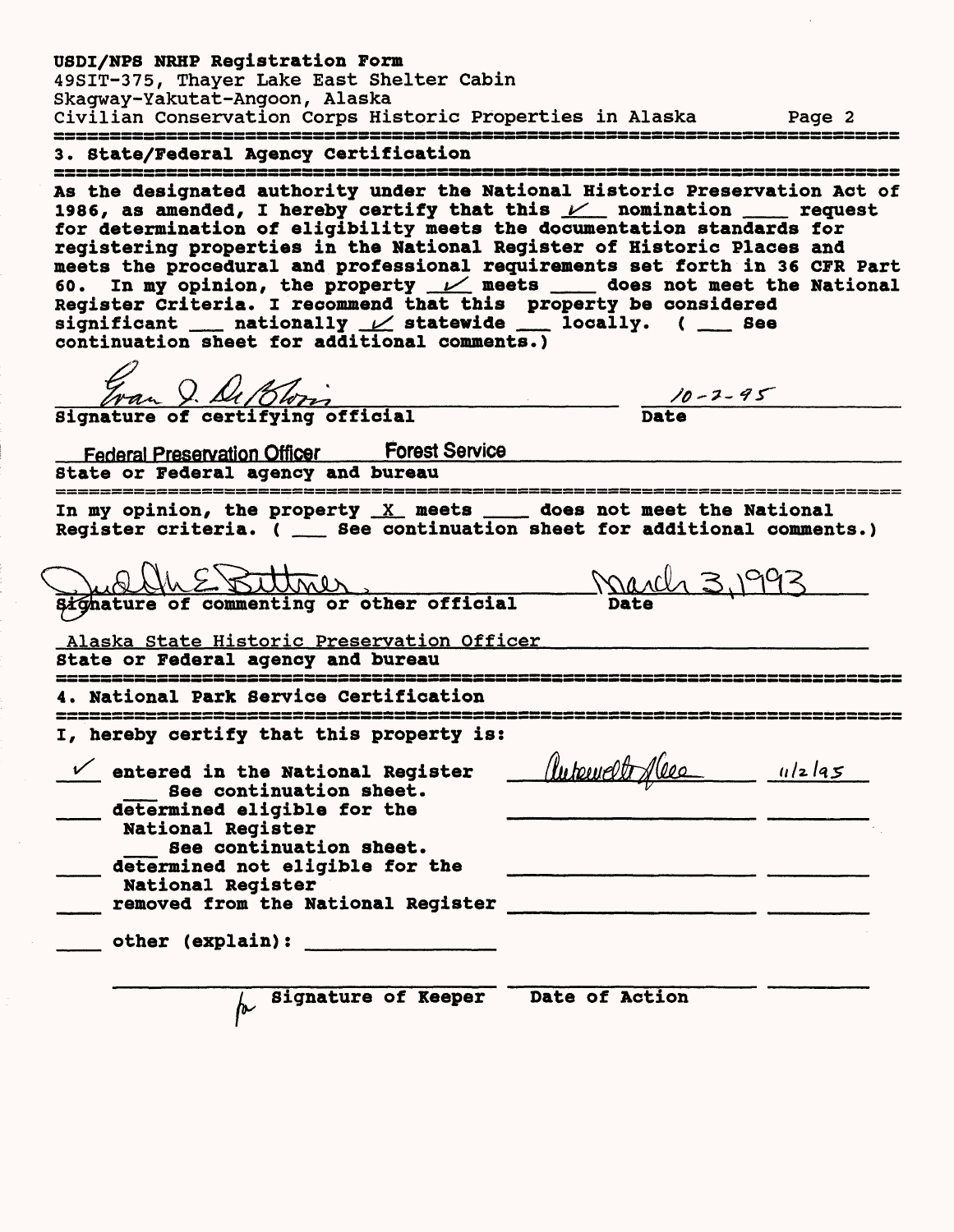USDI/NPS NRHP Registration Form 49SIT-375, Thayer Lake East Shelter Cabin Skagway-Yakutat-Angoon, Alaska Civilian Conservation Corps Historic Properties in Alaska Page 3 5. Classification Ownership of Property (Check as many boxes as apply) \_\_ private \_\_ public-local \_\_ public-State X public-Federal Category of Property (Check only one box)  $X$  building(s) \_\_ district \_\_ site \_\_ structure \_\_ object Number of Resources within Property Contributing Noncontributing \_\_\_\_\_ buildings  $\frac{1}{1}$  sites  $\frac{1}{\sqrt{1-\frac{1}{1-\frac{1}{1-\cdots}}}}$  structures \_\_\_ \_\_\_ objects 1 0 Total Number of contributing resources previously listed in the National Register<sub>0</sub> Name of related multiple property listing (Enter "N/A" if property is not part of a multiple property listing.)

Civilian Conservation Corps (CCC) Historic Properties in Alaska; Admiralty Island Civilian Conservation Corps Canoe Route, 1933-1937

6. Function or Use Historic Functions (Enter categories from instructions) Cat: Recreation & Culture\_\_\_\_\_ Subs Outdoor Recreation

Current Functions (Enter categories from instructions) Cat: Recreation & Culture \_\_\_\_\_ Sub: Outdoor Recreation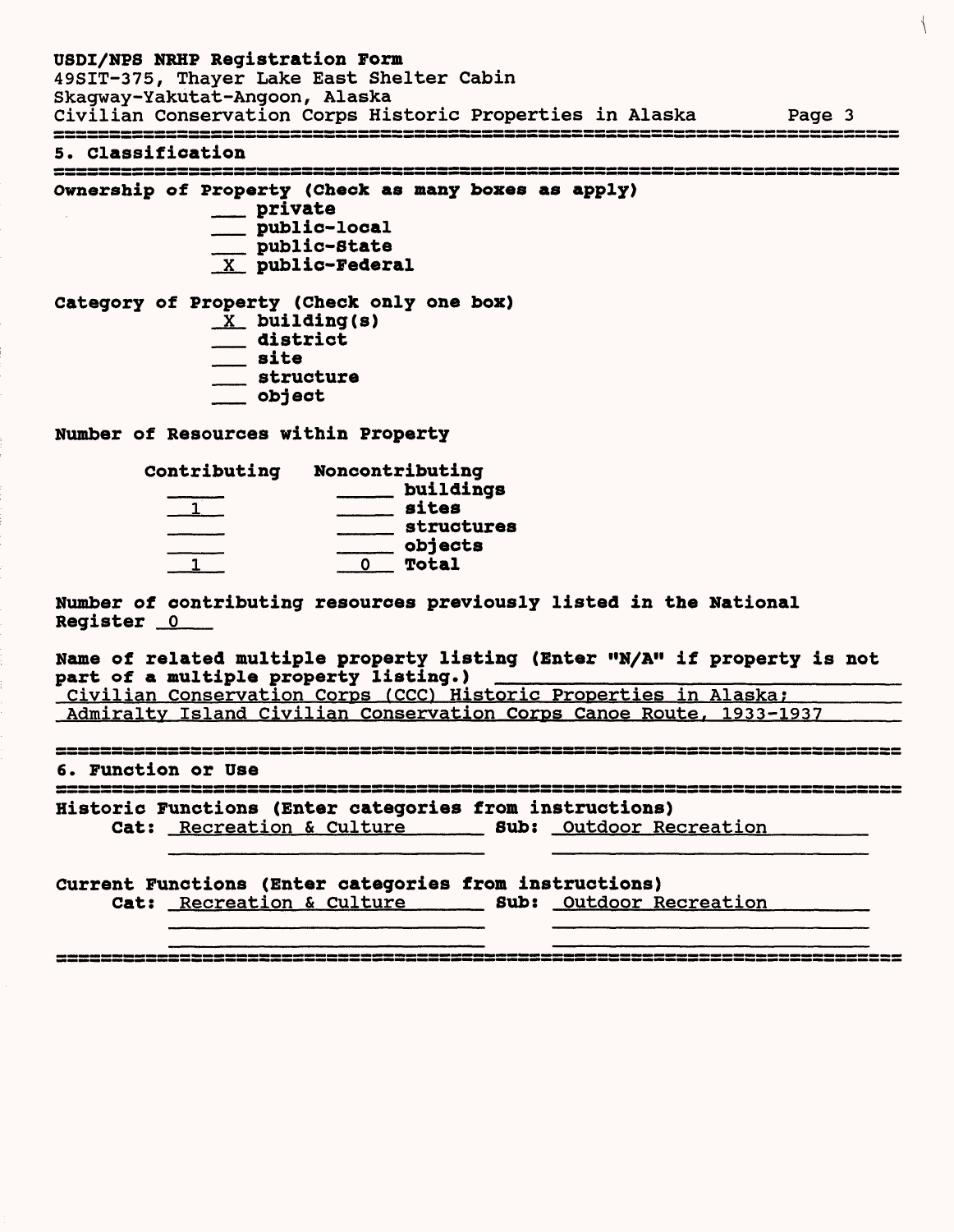| USDI/NPS NRHP Registration Form<br>49SIT-375, Thayer Lake East Shelter Cabin<br>Skaqway-Yakutat-Angoon, Alaska<br>Civilian Conservation Corps Historic Properties in Alaska |  |  | Page 4 |  |
|-----------------------------------------------------------------------------------------------------------------------------------------------------------------------------|--|--|--------|--|
| 7. Description<br>Architectural Classification (Enter categories from instructions)<br>No style                                                                             |  |  |        |  |

**Materials (Enter categories from instructions) foundation log\_\_\_\_\_\_\_\_\_\_\_\_\_\_\_\_\_\_ roof** unknown **walls log**

# **other** N/A

#### **Narrative Description (Describe the historic and current condition of the property on one or more continuation sheets.)**

The Thayer Lake East Shelter Cabin site is the ruin of a three-sided shelter. It was not built in the post-and-beam style typical of the other three-sided shelters. Instead, it consisted of logs laid horizontal to make three walls, with the fourth wall consisting of short logs at the two corners facing the lake. The logs had sawn ends and were saddle-notched to attach them at the corners. When documented, the site consisted of the cabin ruin, displaying up to three courses of wall logs ranging from twelve to twenty inches in diameter. The logs of the north/south axis are ten feet long, those of the other axis are fifteen feet long. No roof members were identified.

The 1937 camp stove and fireplace manual published by the USDA Forest Service for "Emergency Conservation Work" pictures a three-sided horizontal log cabin like the Thayer Lake East example and identifies it as an "Adirondack shelter." The roof drawn on the building in the manual is like that of the other three-sided shelter cabins built by Civilian Conservation Corps workers on the Admiralty Island canoe route. The Thayer Lake East ruin is definitely that of a cabin built differently from the other shelter cabins along the route.

The location of the site, at the edge of Thayer Lake where the trail to Distin Lake begins, is typical of shelter cabin placement along the canoe route.<br>route. The trail in the area appears on the 1936 map of the canoe route. The trail in the area appears on the 1936 map of the canoe route, but a shelter cabin at Thayer Lake East is not shown.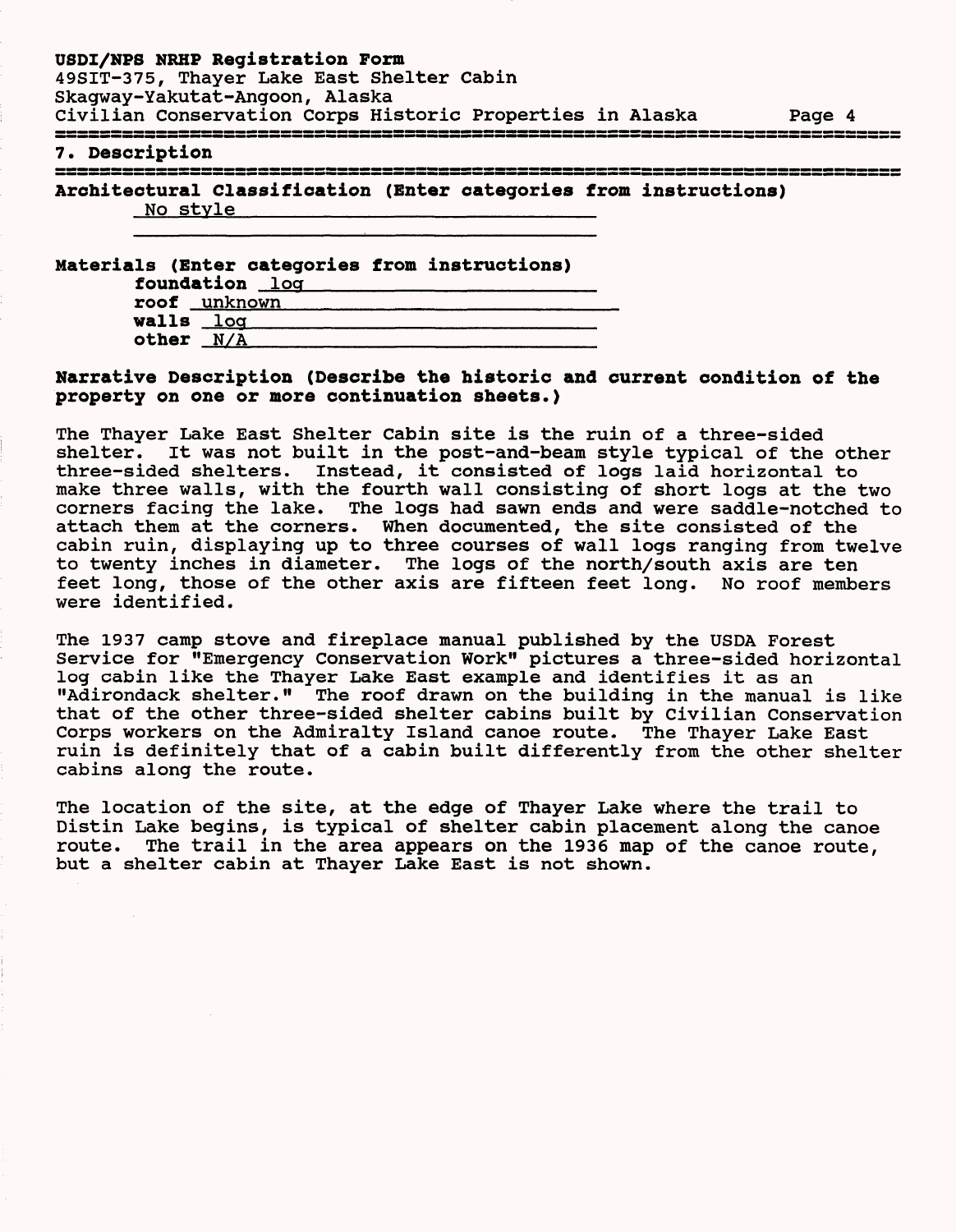| USDI/NPS NRHP Registration Form<br>49SIT-375, Thayer Lake East Shelter Cabin<br>Skagway-Yakutat-Angoon, Alaska<br>Civilian Conservation Corps Historic Properties in Alaska Page 5                                                                                                                                                                                                                                                                                                                                                                                                                                                                                                                                                                                                                                                                                                                             |                                                                                                                                                                                                                                                                                        |  |  |  |  |  |
|----------------------------------------------------------------------------------------------------------------------------------------------------------------------------------------------------------------------------------------------------------------------------------------------------------------------------------------------------------------------------------------------------------------------------------------------------------------------------------------------------------------------------------------------------------------------------------------------------------------------------------------------------------------------------------------------------------------------------------------------------------------------------------------------------------------------------------------------------------------------------------------------------------------|----------------------------------------------------------------------------------------------------------------------------------------------------------------------------------------------------------------------------------------------------------------------------------------|--|--|--|--|--|
| 8. Statement of Significance<br>실험구 지역을 통일 기업 기업 중국 대학생들은 다음 전 중국 대학생들을 지역하고 지역하는 것이다. 그 사람 이 사람은 지역을 지역하고 있는 것이다. 그 사람들은 지역에 대한 지역을 지원하고 있다.                                                                                                                                                                                                                                                                                                                                                                                                                                                                                                                                                                                                                                                                                                                                                                  |                                                                                                                                                                                                                                                                                        |  |  |  |  |  |
|                                                                                                                                                                                                                                                                                                                                                                                                                                                                                                                                                                                                                                                                                                                                                                                                                                                                                                                | Applicable National Register Criteria (Mark "x" in one or more boxes for<br>the criteria qualifying the property for National Register listing)                                                                                                                                        |  |  |  |  |  |
| $X$ $A$                                                                                                                                                                                                                                                                                                                                                                                                                                                                                                                                                                                                                                                                                                                                                                                                                                                                                                        | Property is associated with events that have made a<br>significant contribution to the broad patterns of our<br>history.                                                                                                                                                               |  |  |  |  |  |
| $\qquad \qquad \bullet$                                                                                                                                                                                                                                                                                                                                                                                                                                                                                                                                                                                                                                                                                                                                                                                                                                                                                        | Property is associated with the lives of persons significant<br>in our past.                                                                                                                                                                                                           |  |  |  |  |  |
| $\overline{\phantom{a}}$ $\overline{\phantom{a}}$ $\overline{\phantom{a}}$ $\overline{\phantom{a}}$                                                                                                                                                                                                                                                                                                                                                                                                                                                                                                                                                                                                                                                                                                                                                                                                            | Property embodies the distinctive characteristics of a type,<br>period, or method of construction or represents the work of<br>a master, or possesses high artistic values, or represents a<br>significant and distinguishable entity whose components lack<br>individual distinction. |  |  |  |  |  |
| $\blacksquare$                                                                                                                                                                                                                                                                                                                                                                                                                                                                                                                                                                                                                                                                                                                                                                                                                                                                                                 | Property has yielded, or is likely to yield information<br>important in prehistory or history.                                                                                                                                                                                         |  |  |  |  |  |
| Criteria Considerations (Mark "X" in all the boxes that apply.) N/A                                                                                                                                                                                                                                                                                                                                                                                                                                                                                                                                                                                                                                                                                                                                                                                                                                            |                                                                                                                                                                                                                                                                                        |  |  |  |  |  |
| owned by a religious institution or used for religious<br>$\overline{\phantom{a}}$ $\overline{\phantom{a}}$<br>purposes.<br>removed from its original location.<br>$\qquad \qquad \blacksquare$<br>a birthplace or a grave.<br>$\overline{\phantom{a}}$ c<br>a cemetery.<br>$\overline{\phantom{a}}$ $\overline{\phantom{a}}$ $\overline{\phantom{a}}$<br>E a reconstructed building, object, or structure.<br>$\qquad \qquad$ $\qquad \qquad$ $\qquad$ $\qquad$ $\qquad$ $\qquad$ $\qquad$ $\qquad$ $\qquad$ $\qquad$ $\qquad$ $\qquad$ $\qquad$ $\qquad$ $\qquad$ $\qquad$ $\qquad$ $\qquad$ $\qquad$ $\qquad$ $\qquad$ $\qquad$ $\qquad$ $\qquad$ $\qquad$ $\qquad$ $\qquad$ $\qquad$ $\qquad$ $\qquad$ $\qquad$ $\qquad$ $\qquad$ $\qquad$ $\qquad$ $\qquad$<br>a commemorative property.<br>less than 50 years of age or achieved significance within<br>$\overline{\phantom{a}}$ G<br>the past 50 years. |                                                                                                                                                                                                                                                                                        |  |  |  |  |  |
|                                                                                                                                                                                                                                                                                                                                                                                                                                                                                                                                                                                                                                                                                                                                                                                                                                                                                                                | Areas of Significance (Enter categories from instructions)<br>Entertainment/Recreation                                                                                                                                                                                                 |  |  |  |  |  |
| Period of Significance 1933-1937                                                                                                                                                                                                                                                                                                                                                                                                                                                                                                                                                                                                                                                                                                                                                                                                                                                                               |                                                                                                                                                                                                                                                                                        |  |  |  |  |  |
| Significant Dates 1936                                                                                                                                                                                                                                                                                                                                                                                                                                                                                                                                                                                                                                                                                                                                                                                                                                                                                         |                                                                                                                                                                                                                                                                                        |  |  |  |  |  |
|                                                                                                                                                                                                                                                                                                                                                                                                                                                                                                                                                                                                                                                                                                                                                                                                                                                                                                                | Significant Person (Complete if Criterion B is marked above)<br>N/A                                                                                                                                                                                                                    |  |  |  |  |  |
| Cultural Affiliation N/A No. 2012                                                                                                                                                                                                                                                                                                                                                                                                                                                                                                                                                                                                                                                                                                                                                                                                                                                                              |                                                                                                                                                                                                                                                                                        |  |  |  |  |  |
|                                                                                                                                                                                                                                                                                                                                                                                                                                                                                                                                                                                                                                                                                                                                                                                                                                                                                                                | Architect/Builder _Civilian Conservation Corps                                                                                                                                                                                                                                         |  |  |  |  |  |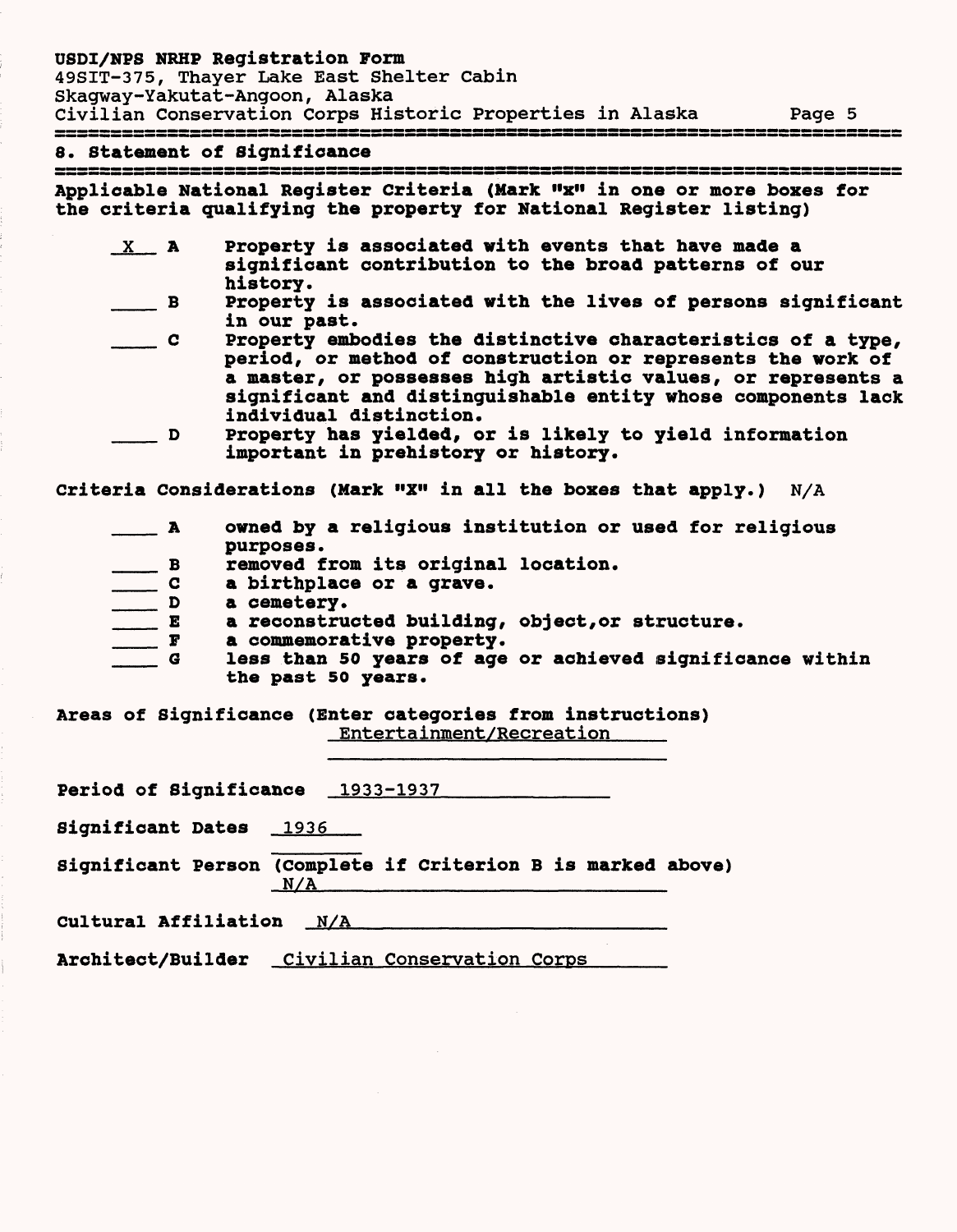## USDI/NPS NRHP **Registration Form** 49SIT-375, Thayer Lake East Shelter Cabin Skagway-Yakutat-Angoon, Alaska Civilian Conservation Corps Historic Properties in Alaska Page 6

**Narrative Statement of Significance (Explain the significance of the property on one or more continuation sheets.)**

The Thayer Lake East Shelter Cabin is the ruins of a three-sided log shelter located at the junction of the Distin Lake Trail with Thayer Lake on the Admiralty Island Canoe Route, The shelter is believed to have been built after 1936. It was built in a horizontal log style, not the postand-beam style of the others. A Civilian Conservation Corps manual of 1937 describes this style as an "Adirondack shelter." The site continues to be a stop for canoers.

# **9. Major Bibliographical References (Cite the books, articles, and other sources used in preparing this form on one or more continuation sheets.)** See Multiple Property Documentation Form

**Previous documentation on file (NPS) N/A**

- **\_\_preliminary determination of individual listing (36** CFR **67) has been requested.**
- **\_\_ previously listed in the National Register**
- **\_\_ previously determined eligible by the National Register**
- **\_\_ designated a National Historic Landmark**
- **\_\_ recorded by Historic American Buildings Survey # \_\_\_\_\_\_\_**
- **\_\_ recorded by Historic American Engineering Record # \_\_\_\_\_\_\_**

**Primary Location of Additional Data** 

- **\_\_ State Historic Preservation Office**
- **\_\_ Other state agency**
- **X Federal agency**
- **\_\_ Local government**
- **\_\_ University**
- **\_\_ Other**
- Name **of repository:** Admiralty Island National Monument, Juneau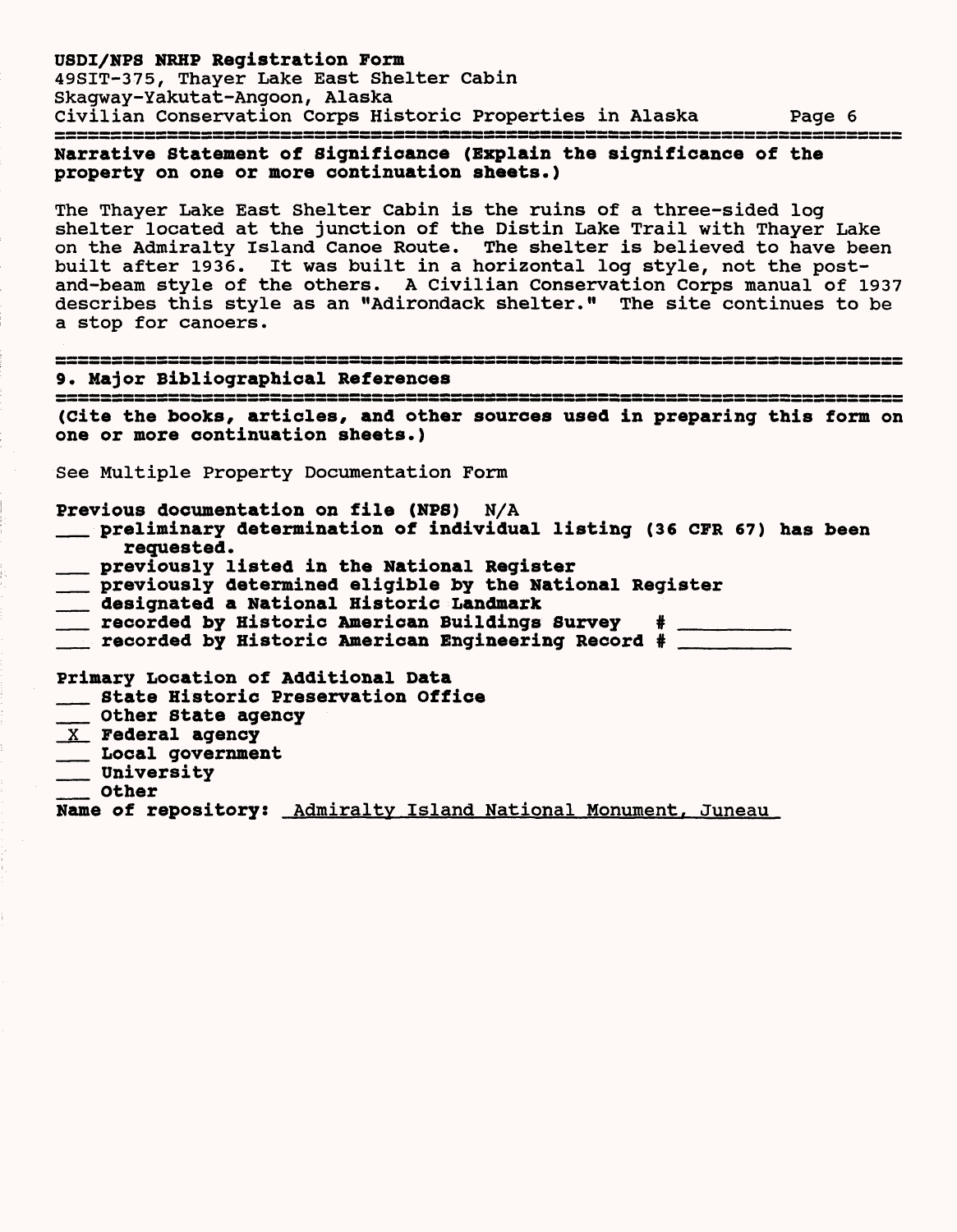USDI/NPS NRHP **Registration Form** 49SIT-375, Thayer Lake East Shelter Cabin Skagway-Yakutat-Angoon, Alaska Civilian Conservation Corps Historic Properties in Alaska Page 7

#### 10. Geographical Data

( يقرب مالك والتي من المال عليه المال عليه عليه قبل التي يمك المال عليه المال عليه المال التي يمكن **Acreage of Property** less than one acre

UTM **References (Place additional** UTM **references on a continuation sheet)**

**Zone Easting Northing Zone Easting Northing**  $\mathbf{2}$  $\overline{\phantom{a}}$ 

**Verbal Boundary Description (Describe the boundaries of the property.)**

The Thayer Lake East Shelter Cabin site is adjacent to a lake shore staging area and a trailhead, all within a circumscribed area of less than one acre in the SW 1/4 of the SE 1/4 of the SW 1/4 of Section 11, Township 49 South, Range 68 East, Copper River Meridian.

#### **Boundary Justification (Explain why the boundaries were selected.)**

The Thayer Lake East Shelter Cabin has an obvious activity area arising from its function as a temporary stopping place on a recreational canoe route. The boundary encompasses the site, staging area, and trailhead.

#### 

**11. Form Prepared By** name/title Charles M. Mobley. President

organization Charles M. Mobley & Associates

date September 28, 1992

street & number 200 West 34th St.. #534

**telephone** (907) 653-1937\_\_\_\_\_\_\_\_\_\_\_\_

**city or town** Anchorage\_\_\_\_\_\_\_\_\_\_\_\_\_ **state** AK **zip code** 99503

**Property Owner (Complete this item at the request of the SHPO or FPO.)**

name USDA Forest Service, Admiralty Island National Monument

street & number 8465 Old Dairy Road

telephone (907) 789-8751

city or town Juneau\_\_\_\_\_\_\_\_\_\_\_\_\_\_\_\_\_\_ state AK zip code 99802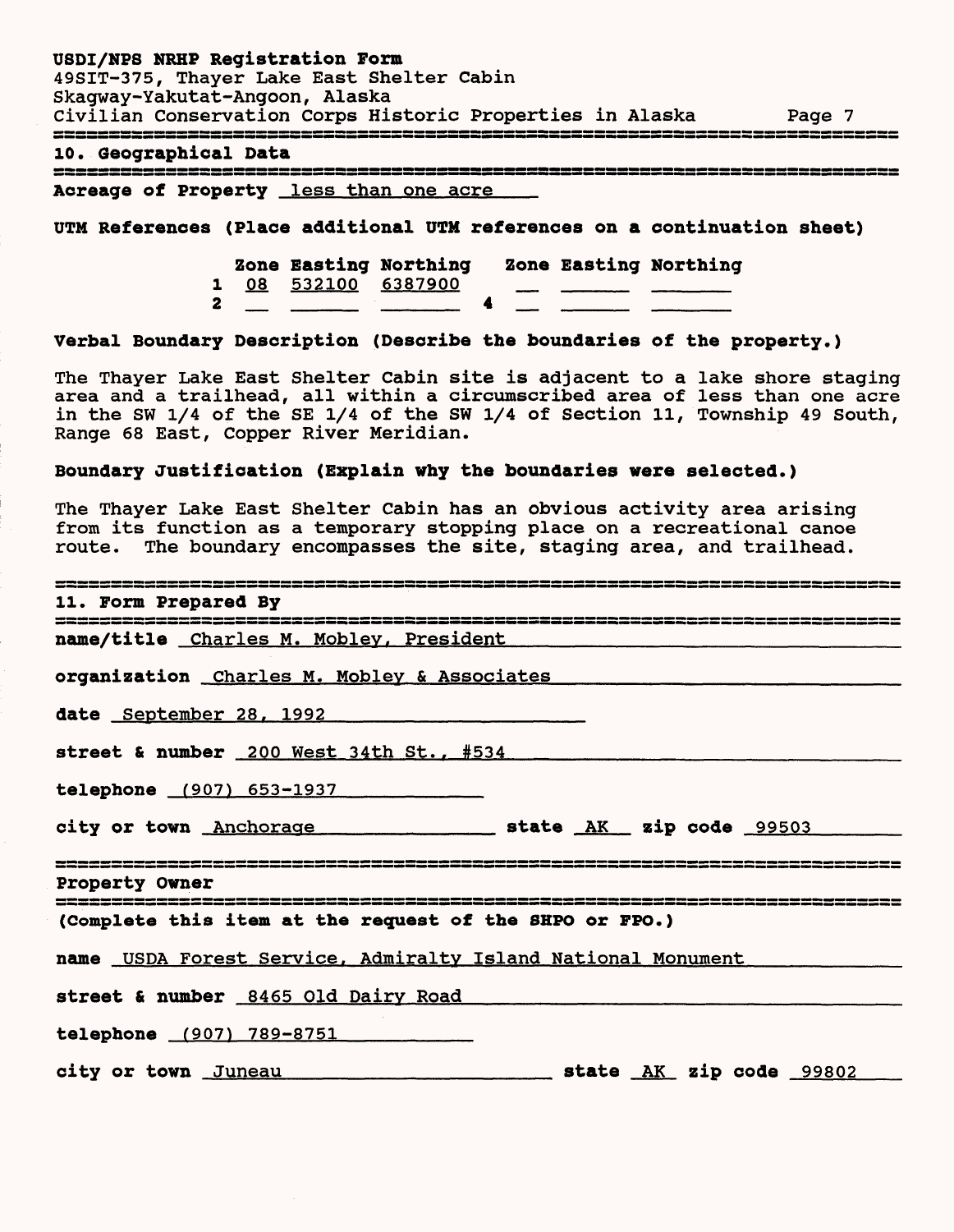۔<br>اگر میں بین سے کہا کہا جو میں بلند میں انہا ہوں کہ میں میں بھار بھا میں میں ایک میں نکار اور اپنا ایک قلب ہوں<br>اس میں میں کہا ہی میں میں نہیں میں بنات کو میں میں میں میں میں میں میں میں میں نکار میں قائم میں بھا جات اس م

**NATIONAL REGISTER OF HISTORIC PLACES CONTINUATION SHEET**

Section Photograph identification

- 49SIT-375, Thayer Lake East Shelter Cabin  $1.$ Civilian Conservation Corps Historic Properties in Alaska Admiralty Island Civilian Conservation Corps Canoe Route, 1933-1937 Skagway-Yakutat-Angoon, Alaska Charles M. Mobley 8/12/92 (frame is labeled with incorrect date) Admiralty Island National Monument, Juneau Looking south at ruined log structure
- $2.$ 49SIT-375, Thayer Lake East Shelter Cabin Civilian Conservation Corps Historic Properties in Alaska Admiralty Island Civilian Conservation Corps Canoe Route, 1933-1937 Skagway-Yakutat-Angoon, Alaska Charles M. Mobley 8/12/92 (frame is labeled with incorrect date) Admiralty Island National Monument, Juneau Looking south at detail of notching on ruined log structure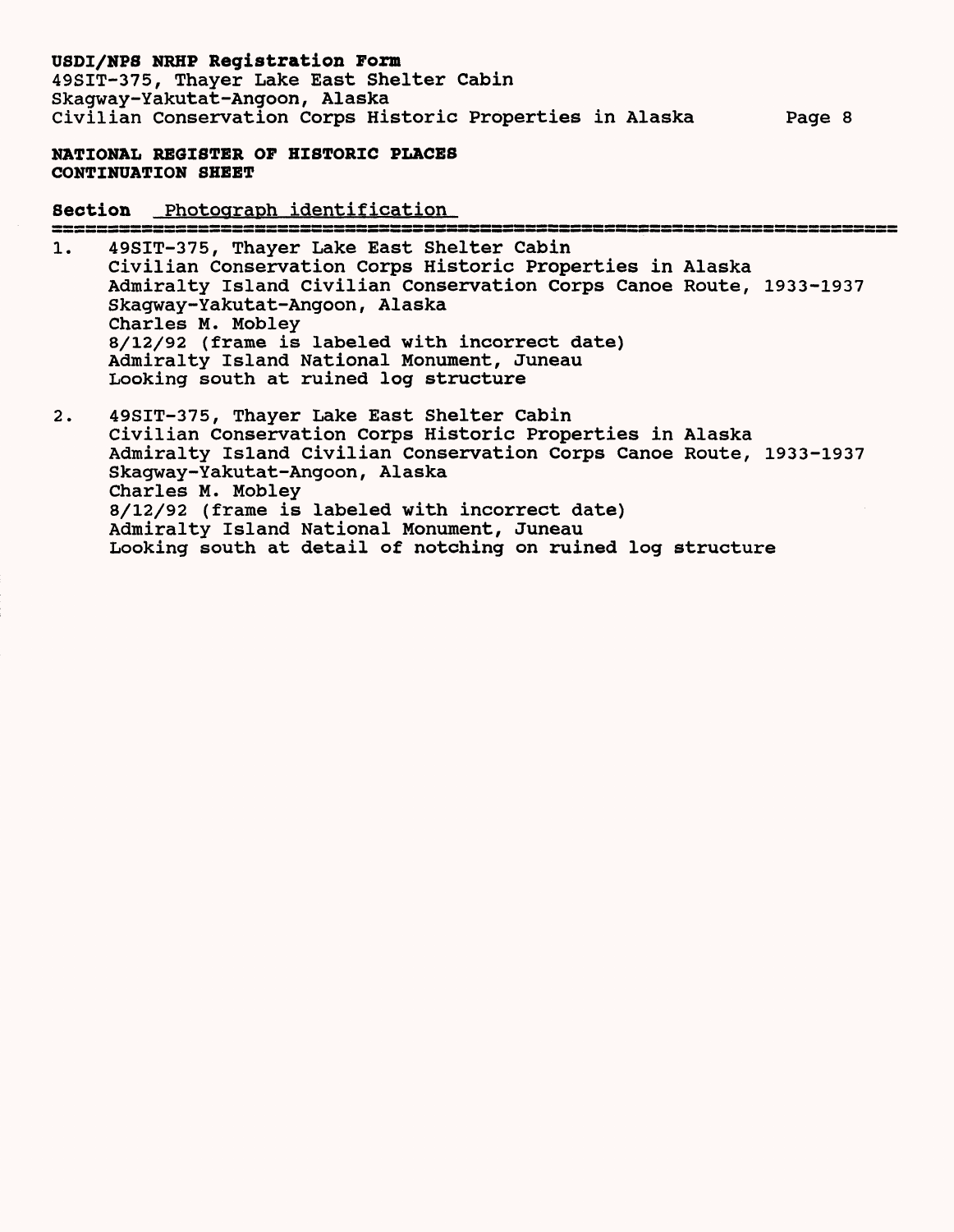## **United States Department of the Interior** National Park Service

# **National Register of Historic Places Continuation Sheet**

Section number \_\_\_\_\_\_\_\_\_\_ Page \_\_

### SUPPLEMENTARY LISTING RECORD

NRIS Reference Number: 95001309 Date Listed: Illzlas

Thayer Lake East Shelter Cabin Property Name

Skagway-Yakutat-Angoon AK<br>County State County

CCC Historic Properties in Alaska MPS Multiple Name

This property is listed in the National Register of Historic Places in accordance with the attached nomination documentation subject to the following exceptions, exclusions, or amendments, notwithstanding the National Park Service certification included in the nomination documentation.

When Muse<br>
We Signature of the Keeper Date of Action

 $11|2193$ 

Amended Items in Nomination:

**Classification:** The Category of Property is amended to read "Site."

This information was confirmed with Evan DeBloois of the USDA Forest Service.

DISTRIBUTION:

National Register property file Nominating Authority (without nomination attachment)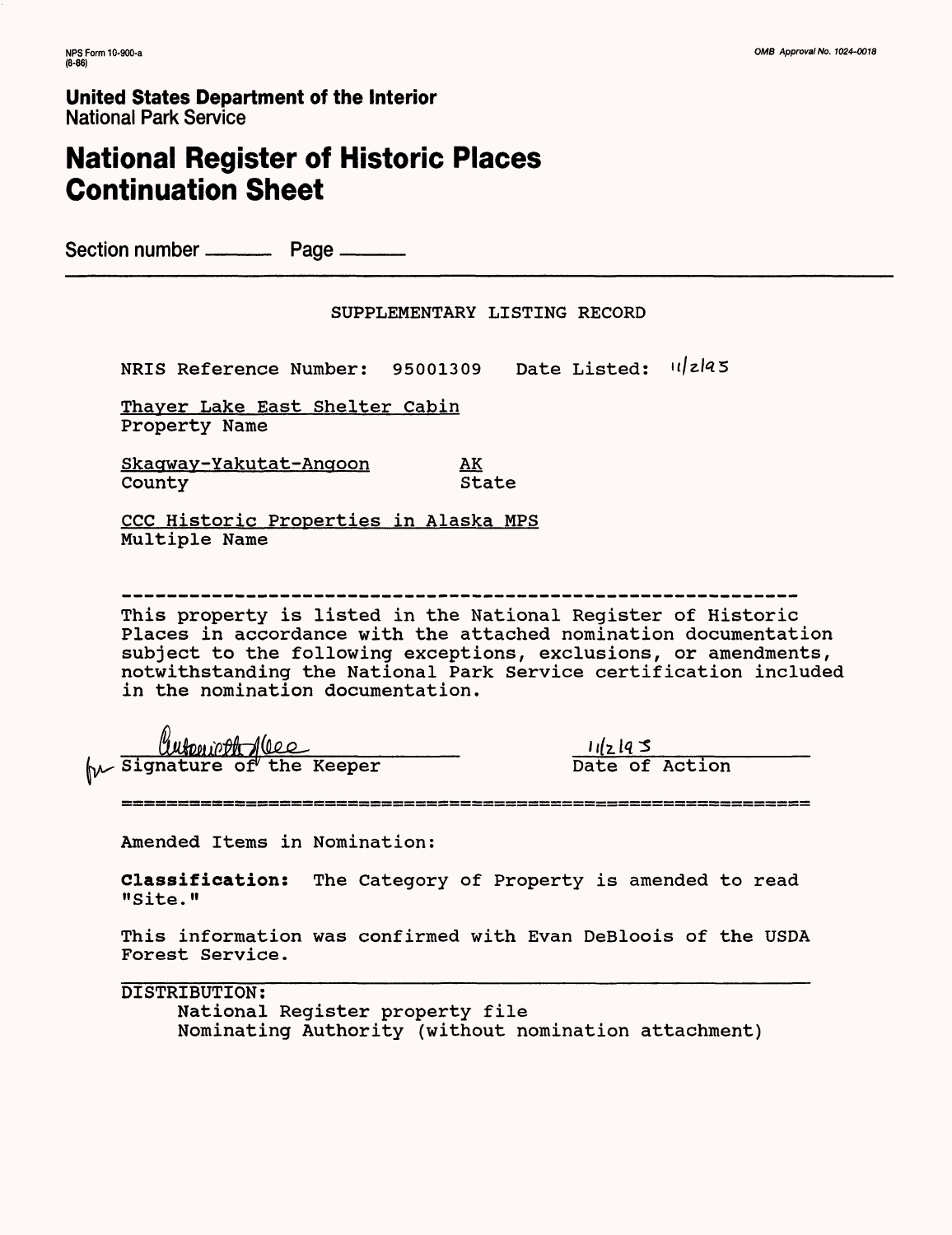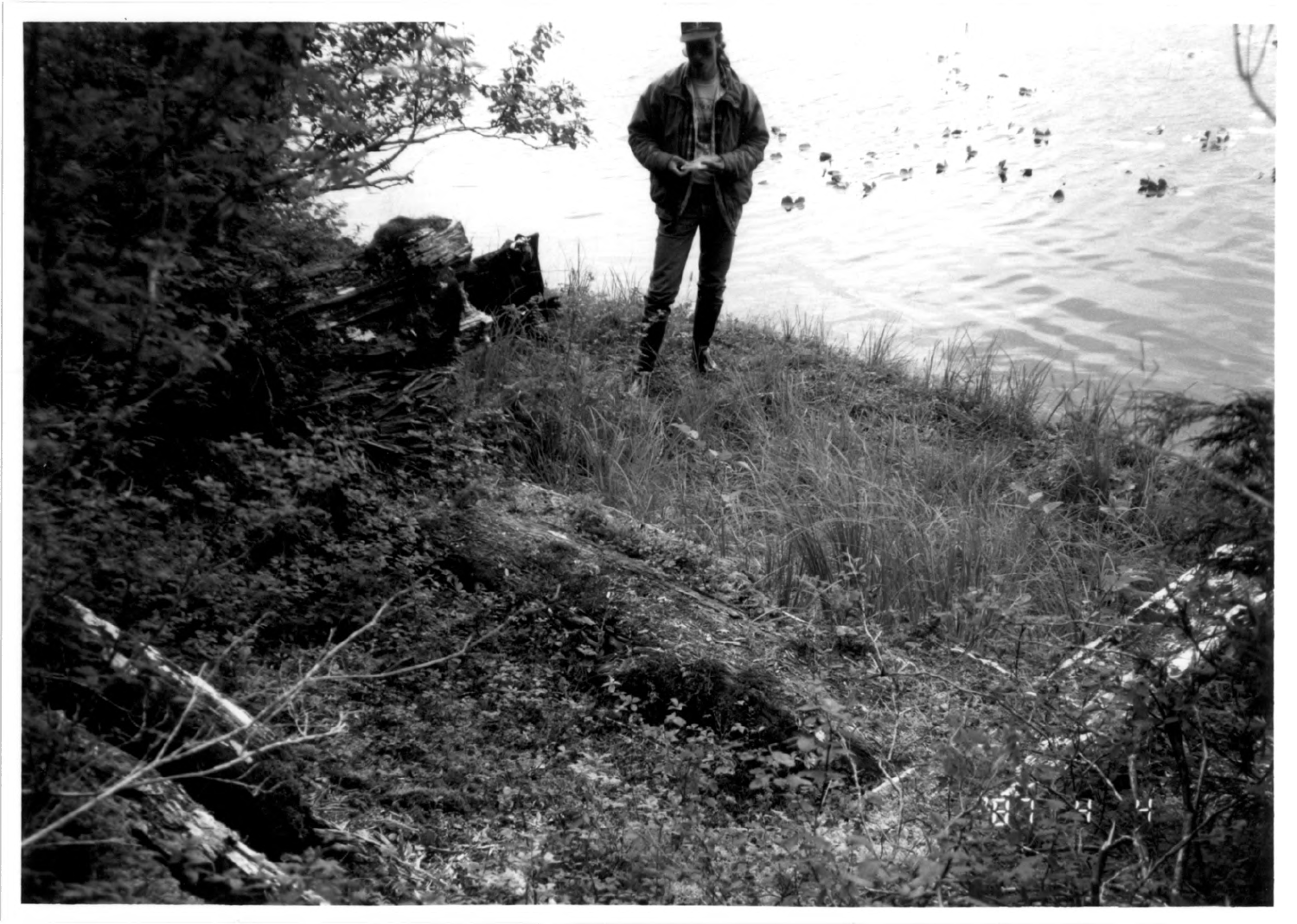- 1. 49517-375 Thayer Lake East shelter cabin<br>Civilian Conservation Corps (CCC) Historic Properties in Alusku<br>The Admiralty Island Givilian Conservation Corps Canoc Roote,  $1933 - 1937$
- 2. Southeast Aluska
- 3. Charles M. Mobley
- 4. 8/12/12 (incorrect date block on frame)
- 5. USDA Forest Service, Admiralty Island Notional Monomet, Juneau 6. Looking south at ruined log Structure.
- $7.$  #1.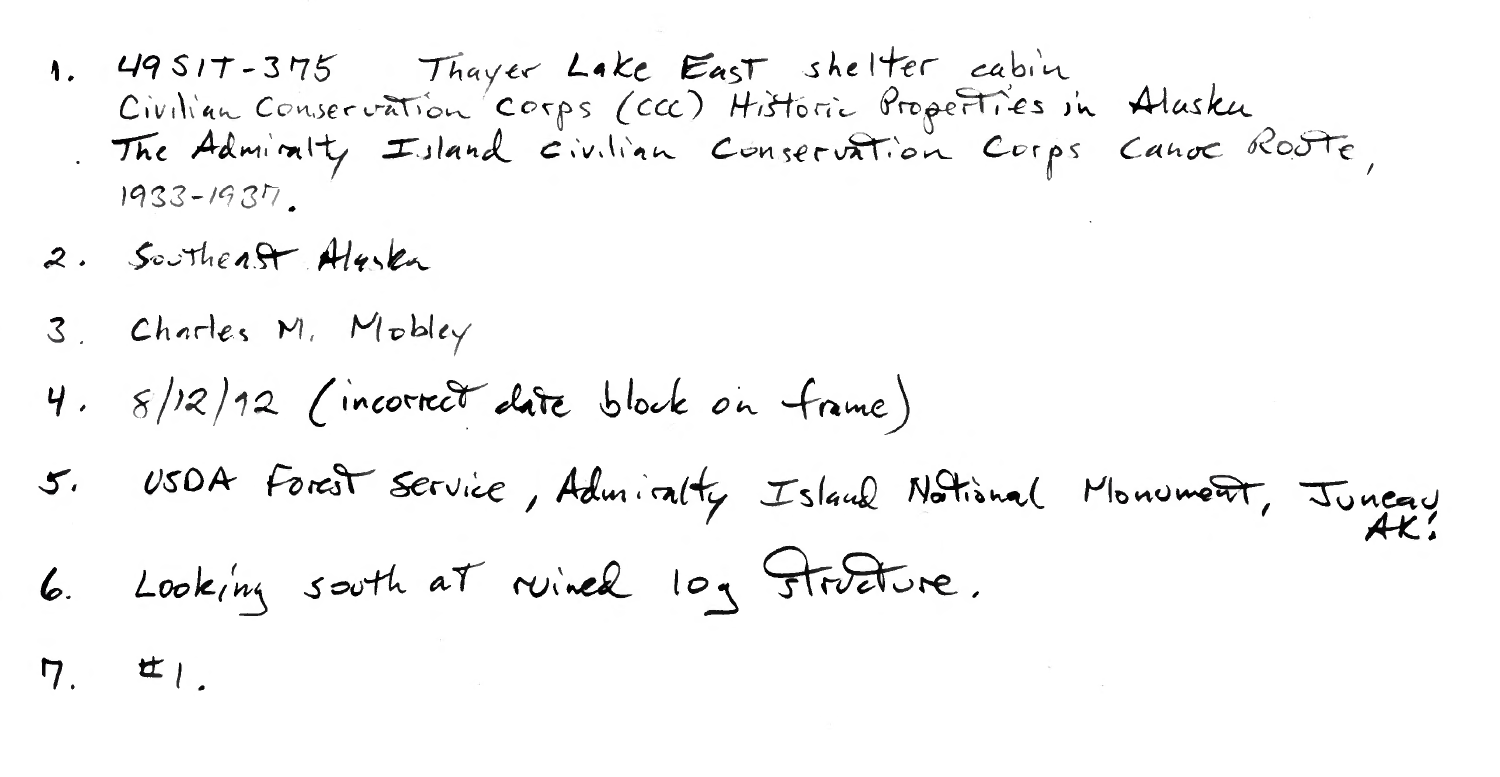